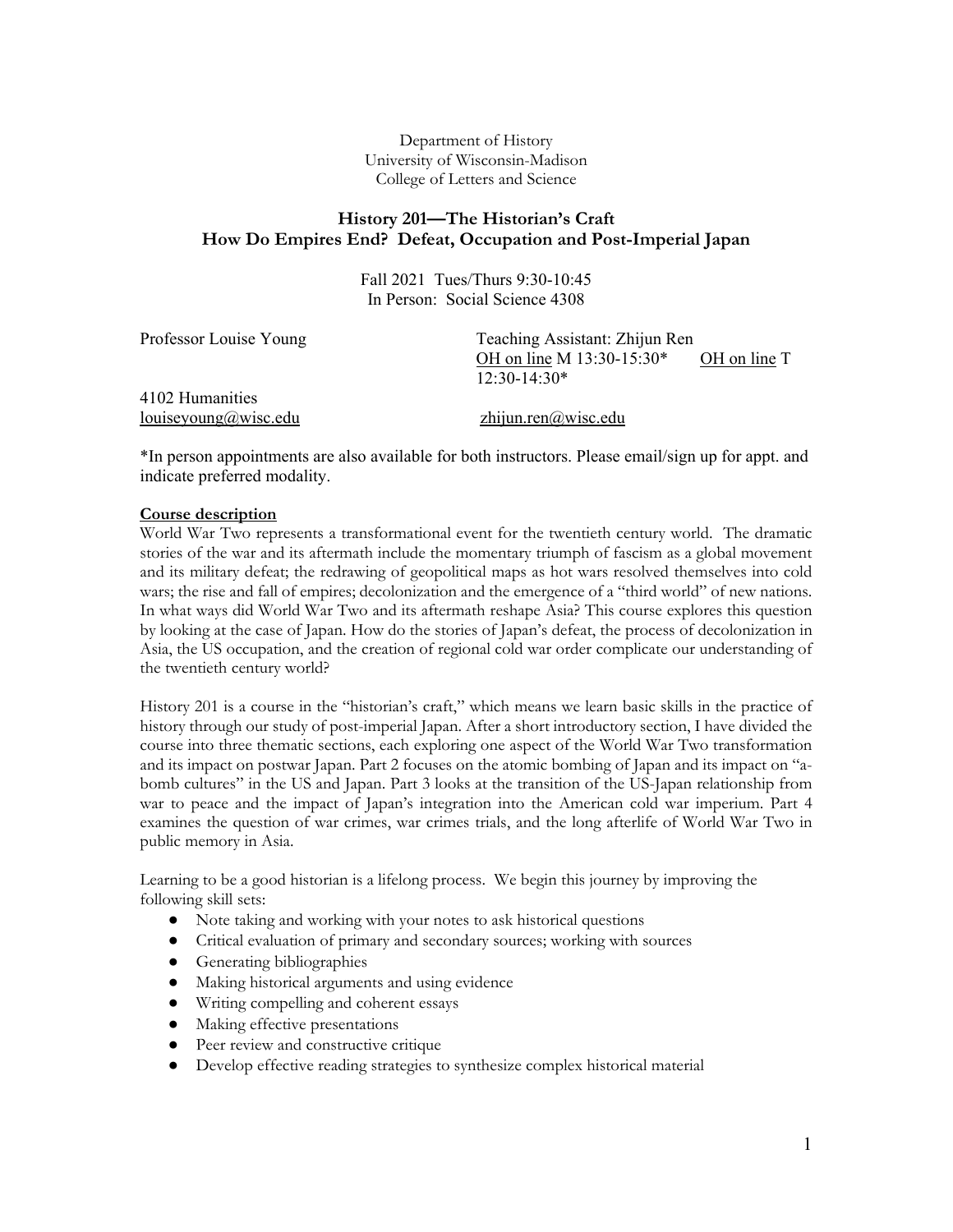This course satisfies the Comm-B General Education Requirement and is offered for 4 credits. This means we meet for 4 hours of class time per week. It carries the expectation that you will spend an average of 2 hours outside of class for every hour in the classroom. In other words, in addition to class time, plan to allot an average of 8 hours per week for reading, writing, research, and participating in small working groups.

### **Disabilities**

If you have a disability that may have some impact on your work in this class and for which you may require accommodations, please let me know so that such accommodations may be arranged. For additional assistance, please contact the McBurney Disability Resource Center: mcburney.wisc.edu, 608-263-2741 (phone), or 608-225-7956 (text).

### **Plagiarism**

Plagiarism is taking credit for someone else's work whether deliberately or unintentionally. This includes but is not limited to turning in all or part of an essay written by someone other than yourself (a friend, an internet source, etc.) and claiming it as your own, and including information or ideas from research material without citing the source. Avoid plagiarism by carefully and correctly citing your sources whenever you use someone else's words, equations, graphics, or ideas. If you are unsure of something and are worried you may be plagiarizing, come see the instructor. Cite sources carefully, completely, and meticulously; when in doubt, cite. For additional help, see Writing Center guide to Quoting and Paraphrasing and a terrific resource list from the Journalism School.

### **Assignments and Evaluation**

| Attendance & participation             |                                            | 42 points/ $10\%$   |
|----------------------------------------|--------------------------------------------|---------------------|
| <b>Writing Assignments</b>             |                                            | 175 points/ $60%$   |
| $\bigcirc$                             | 20 Minute Read                             | $15$ points/ $5\%$  |
| $\circ$                                | Topic description & annotated bibliography | $30$ points/ $10\%$ |
| $\circ$                                | Thesis paragraph & paper outline           | $30$ points/ $10\%$ |
| $\circ$                                | peer review, outline                       | 5 points/ $2.5\%$   |
| $\Omega$                               | First draft, 2500-3000 word essay          | 45 points/ $15%$    |
| $\circ$                                | peer review, first draft                   | 5 points/ $2.5\%$   |
| $\Omega$                               | Reverse outline                            | 15 points/ $5\%$    |
| $\Omega$                               | Final draft, with reverse outline          | $30$ points/ $10\%$ |
| Discussion posts & Working Groups      |                                            | 31 points/10 $\%$   |
| Presentations (3)                      |                                            | $30$ points/ $10\%$ |
| High school collaboration (3 meetings) |                                            | 15 points/ $5\%$    |
| History Lab (2 appointments)           |                                            | 10 points/ $5\%$    |

# **Attendance and Participation**

Promptness and regular attendance is crucial for the success of this class—not just for your own success, but also for the success of your classmates and instructor. Please be respectful and responsible to all of us by arriving on time.

### **Discussion board**

There is a discussion board for the entire class, which we will use to share progress on research papers and other class assignments. There will not be a discussion post required for every week. Keep up with weekly prompts on canvas, or plan ahead by looking at pp. 9-11 on the syllabus for the full semester schedule. Discussion board posts are due by noon on Mondays.

Please see the Discussion Weekly Rhythm to help you plan and manage your time so that you can complete your preparation to submit a post on time.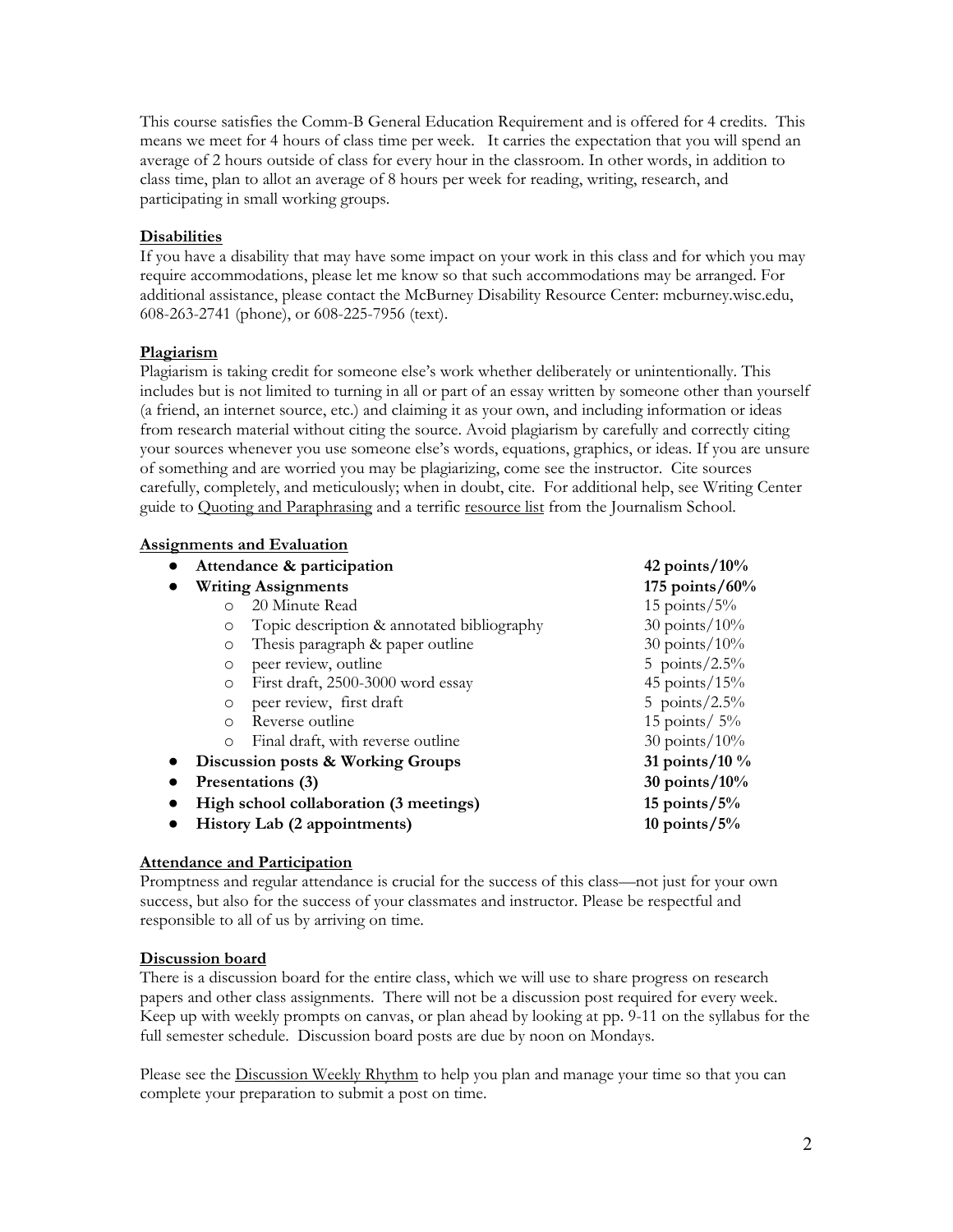### **Work groups**

Discussion sections will be divided into 2-3 small working groups. These will provide a forum for group work on readings and films, to share work-in-progress and work on group presentations. You should organize a weekly study session to prepare for class. Keep up with weekly prompts on canvas, or plan ahead by looking at pp. 11-14 on the syllabus for the full semester schedule. Group work is due by noon on Mondays.

Please see the Discussion Weekly Rhythm to help you plan and manage your time so that you can collaborate with your group to submit a post on time.

### **Presentations**

One of the learning outcomes of this class is to improve public speaking. Students will work in teams of 3-4 people to prepare presentations before the entire class in weeks 6, 10 & 14. Each student will prepare their own powerpoint slide(s) and make a 5-minute presentation, but groups should work together to ensure their presentations connect into a coherent and overarching narrative. Submit your pp and a reflection by Friday after your presentation.

Grading rubric: Your presentation will be graded on substance/content (3 possible points), organization/clarity (3 possible points), and performance (4 possible points).

### **Collaboration with the American School in Japan (ASIJ)**

We will be meeting virtually 3 times over the semester with a Japanese history course taught at ASIJ, a private school in Tokyo for English speakers. History 201 collaboration groups will be paired with small groups from ASIJ, and the UW groups and ASIJ groups will trade off leading discussion. Because of the time difference, the virtual meetings will be scheduled for 7:45 pm Madison time/ 9:45 am Tokyo time on a Tokyo weekday for one hour. (After clocks move back in November this will be 6:45 Madison time). Please let me know asap of any time conflicts with the scheduled meetings on September 16 (Thursday), October 25 (Monday) and November 16 (Tuesday). ASIJ students will be responsible for organizing the meetings and initiating communications.

Document with a brief (1-2 paragraph) report, uploaded to canvas by Friday after your meeting.

#### **Peer review sessions**

One of the most challenging aspects of academic writing is learning how to give and receive constructive feedback. We will practice these skills by working in groups to discuss our outlines (week 10) first drafts (week 14).

#### **"20 minute read"**

see instructions on canvas. Due 30 September

#### **paper topic conference**

sign up for appointment to discuss paper topic in week 5

#### **Topic description & annotated bibliography**

See instructions on canvas. You should include 4-6 secondary sources and 1 primary source. Use Chicago Manual of Style for proper citations. Due 15 October.

Grading rubric: 15 points for including all three elements (topic description, list of sources, annotations); up to 5 points for quality of each element (15 possible points).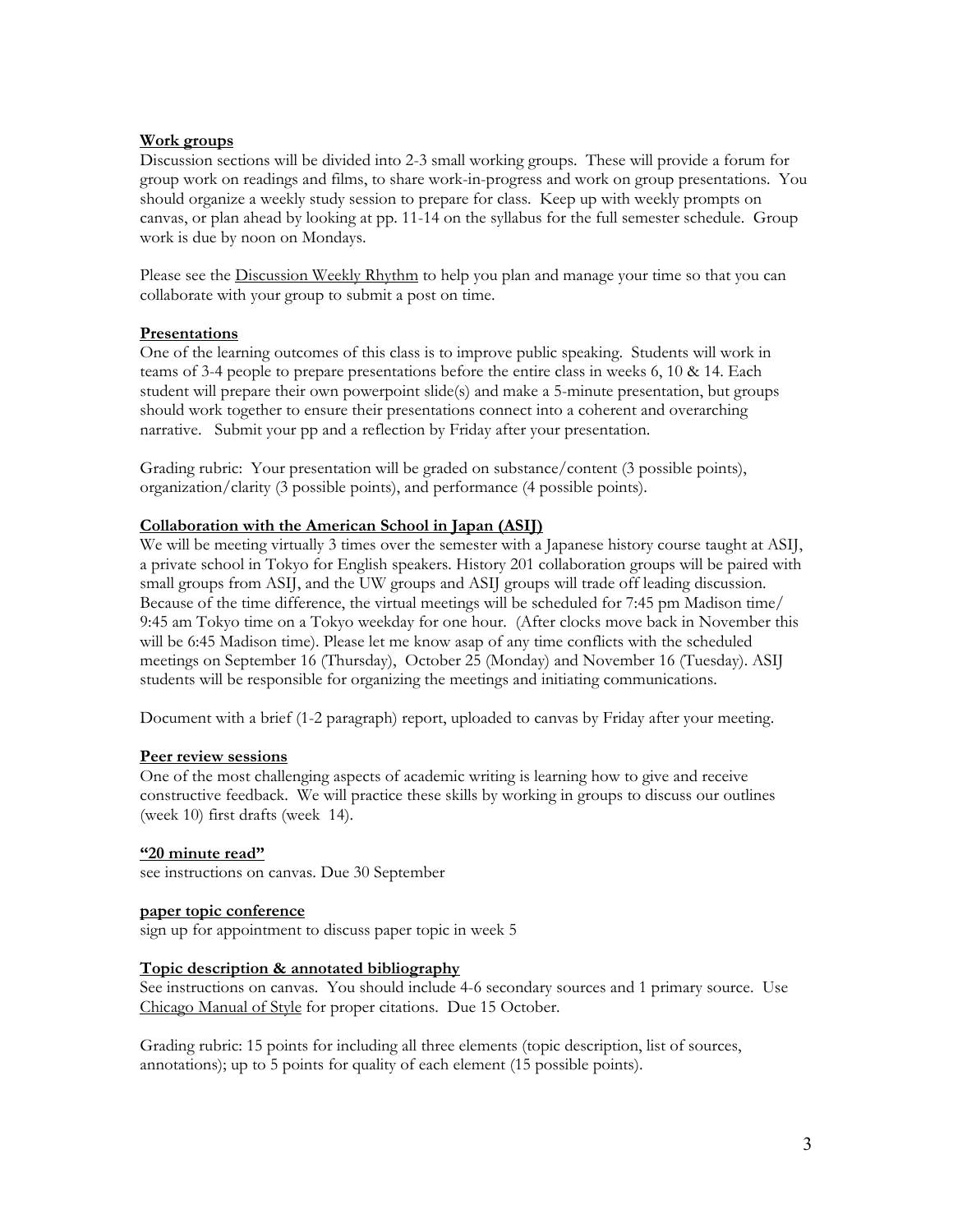#### **Thesis and argument outline**

See instructions on canvas. Due 4 November--NO EXTENSIONS on this deadline, because we will be following with a peer review.

Grading rubric: 15 points for including all three elements (thesis paragraph, sentence outline, evidence); up to 5 points for quality of each element (15 possible points)

### **First draft of essay**

Your essay should be 10-12 pages, or 2500-3000 words (word count may include footnotes and bibliography). Use at least 4-6 secondary sources and 1 primary source, and document these using footnotes and a bibliography of works cited following the Chicago Manual of Style. Due 2 December--NO EXTENSIONS on this deadline, because we will follow up with peer review.

Grading rubric: 15 possible points for quality and clarity of argument; 15 possible points for organization and coherence of the essay; 15 possible points for supporting evidence (examples to support argument and the use of evidence to make claims).

### **Reverse outline**

See instructions on canvas. Due 14 December.

Grading rubric: 5 possible points for a full sentence outline; 10 possible points for quality of organization and argument.

### **Final draft, submitted together with reverse outline and first draft**

The final draft should demonstrate substantial revision based on feedback from peers, History Lab and your instructor. This is your opportunity to unearth buried arguments and tighten up the organization. You can also polish your prose—making sure paragraphs are coherent, you have good topic sentences, and the introduction/ conclusion work as an effective pair. Don't forget to spell check! Due 21 December.

Grading rubric: 15 possible points for revisions to address feedback; 10 possible points for improvement in writing style (coherent paragraphs, word choice, sentence structure); 5 possible points for overall quality.

### **History Lab**

You are required to make at least two visits to the History Lab to help you with your essay. The History Lab is a fantastic resource for moving your writing skills to the next level. History Lab is staffed with expert history PhD students who work with you and your history projects 1-on-1. No matter your stage in the writing process—choosing a topic, conducting research, composing a thesis, outlining your argument, revising your drafts—the History Lab staff will help you sharpen your skills and become a more successful writer. Visit the History Lab website to schedule an appointment with a Lab TA or to find writing tips, guides, and resources.

Document your meeting by submitting the date and person you met with, as well as a brief summary of discussion.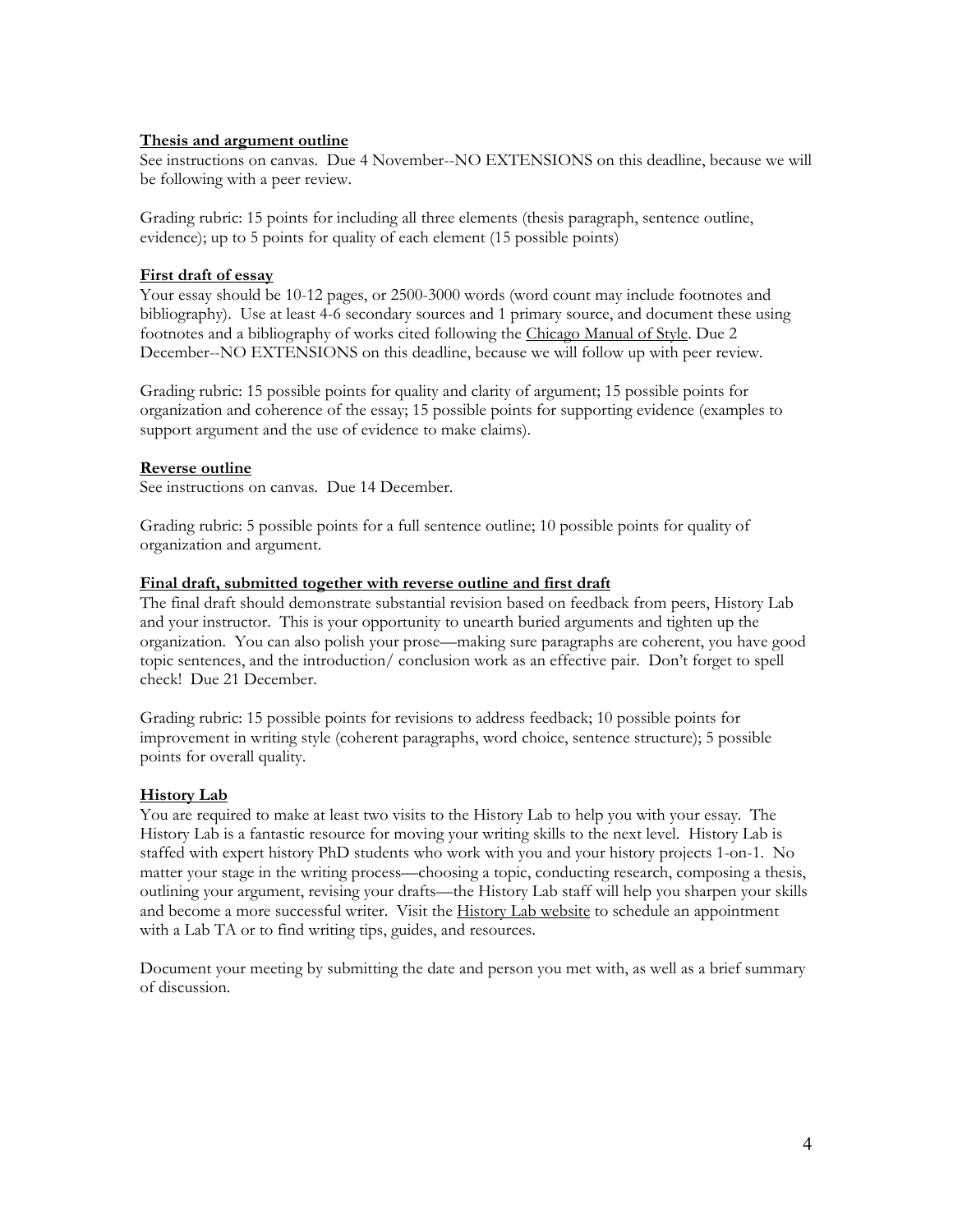# **Reading Assignments at a Glance**



- ❖ Week 1
	- $\triangleright$  read ahead readings for week 2 should be completed in the latter part of week 1.
- ❖ Week 2
	- ➢ John Dower, "Victors and Vanquished" in *Embracing Defeat,* 33-89
	- ➢ Katō Kiyofumi, "The Decline of the Japanese Empire and the Transformation of the Regional Order in East Asia," *The Dismantling of Japan's Empire in East Asia,*  15-29.
	- ➢ Watch *Wings of Defeat* (90 minutes)

# **Part II: the bomb & the atomic era** (Weeks 3-6)

- ❖ Week 3
	- ➢ Barton Bernstein, "introduction," *The Atomic Bomb: the Critical Issues*, vii-xix
	- ➢ Paul Boyer, *By the Bomb's Early Light*, 3-26
	- ➢ John Dower, "The Bombed," *Hiroshima in History and Memory,* 116-142.
- ❖ Week 4
	- ➢ John Hersey, *Hiroshima* (any edition or online:
	- ➢ NAKAZAWA Keiji, *Barefoot Gen*, Vol. 1

# ❖ Week 5

- ➢ Watch *Hellfire* (58 minutes)
- ➢ Watch *Atomic Café* (86 minutes)
- ➢ Watch *Gojira* (96 minutes)
- ❖ Week 6
	- ➢ Laura Hein and Mark Selden, *Living with the Bomb: American and Japanese Cultural Conflicts in the Nuclear Age*, introduction and essays by YUI Daizaburo and ASADA Sadao, 1-34, 52-72, 173-201
	- ➢ William Tsutsui, *Godzilla on My Mind*, 13-42

# Part III: Cold War and beyond (Weeks 7-10)

- ❖ Week 7
	- ➢ Michael Schaller, *Altered States*, 7-112 (chapters 1-6)
- ❖ Week 8
	- ➢ Michael Schaller, *Altered States*, 113-162 (chapters 7-9)
	- ➢ Bruce Cumings, "Japan's Position in the World System" in *Postwar Japan as History*, ed. Andrew Gordon, 34-63
	- $\triangleright$  Andrew Levidis, "Politics in a Fallen Empire: Kishi Nobusuke and the Making of the Conservatve Hegemony in Japan," *In the Ruins of Empire,* 161-186
- ❖ Week 9
	- ➢ Michael Schaller, *Altered States*, 163-260 (chapters 10-epilogue)
- $\bullet$  Week 10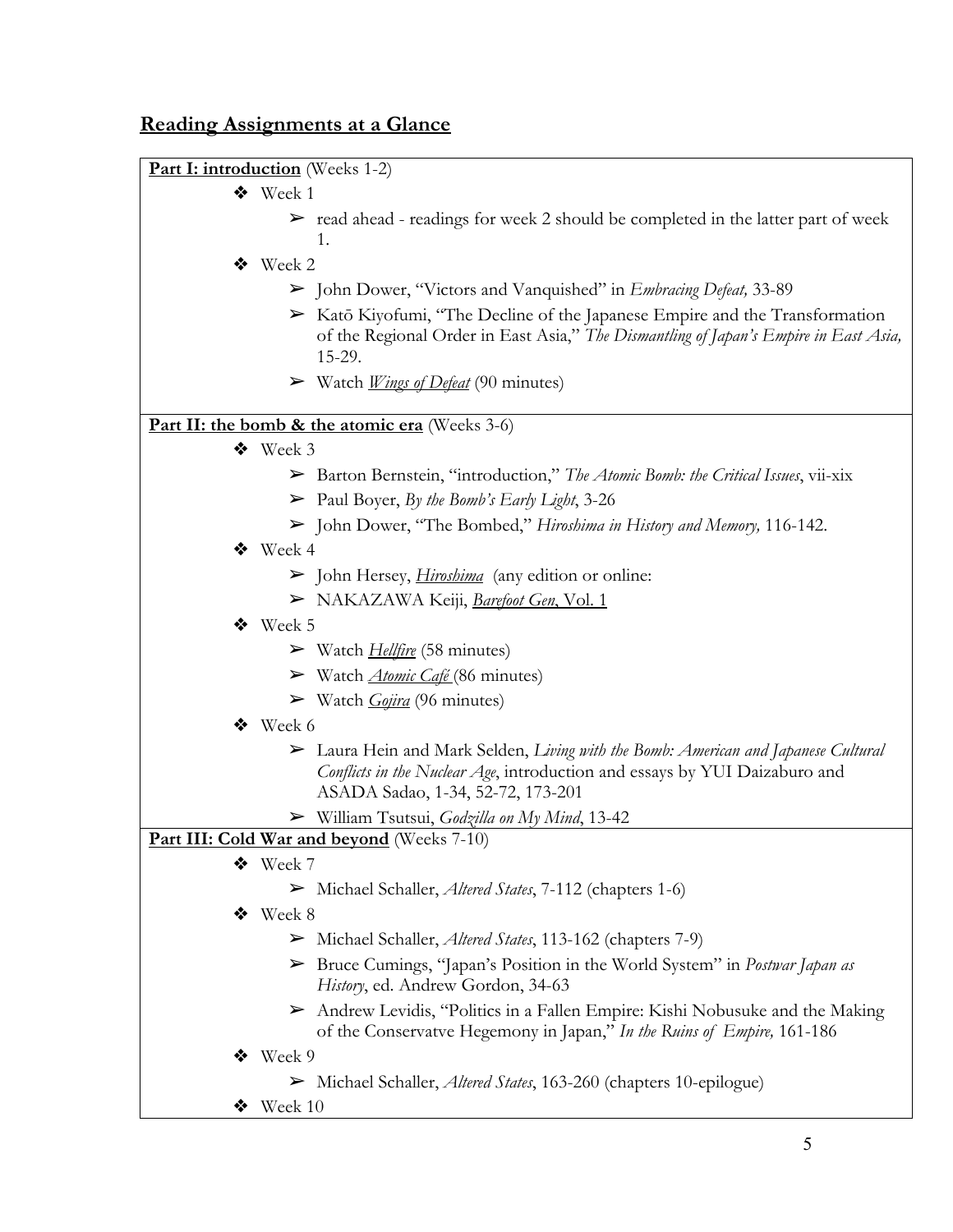| $\triangleright$ Walter LaFeber, <i>The Clash</i> , 359-395 (chapter 12)                                                                          |
|---------------------------------------------------------------------------------------------------------------------------------------------------|
| $\triangleright$ Koji Taira, "Dialectics of Economic Growth, National Power, and Distributive<br>Struggles", in Postwar Japan as History, 167-186 |
| > J. Victor Koschman, "Intellectuals and Politics", Postwar Japan as History, 395-423                                                             |
| Part IV: war crimes and postimperial Asia (Weeks 11-14)                                                                                           |
| ◆ Week 11                                                                                                                                         |
| $\triangleright$ John Dower, <i>Embracing Defeat</i> , 319-345, 443-521.                                                                          |
| $\bullet$ Week 12                                                                                                                                 |
| > Kiichi Fujiiwara, "Hiroshima, Nanjing, and Yasukuni" Age of Hiroshima, 201-218                                                                  |
| $\triangleright$ Watch <i>Grave of the Fireflies</i> (90 minutes)                                                                                 |
| $\triangleright$ Watch <i>Nanjing: Memory and Oblivion</i> (88 minutes)                                                                           |
| $\bullet$ Week 13                                                                                                                                 |
| ► Laura Hein, "Savage Irony: The Imaginative Power of the 'Comfort Women' in<br>the 1990s", Gender and History, 336-372                           |
| ► "War, Memory and the post-cold War" in Ruptured Histories, 1-14                                                                                 |
| $\bullet$ Week 14                                                                                                                                 |
| $\triangleright$ none                                                                                                                             |
| $\bullet$ Week 15                                                                                                                                 |
| $\triangleright$ none                                                                                                                             |
|                                                                                                                                                   |
|                                                                                                                                                   |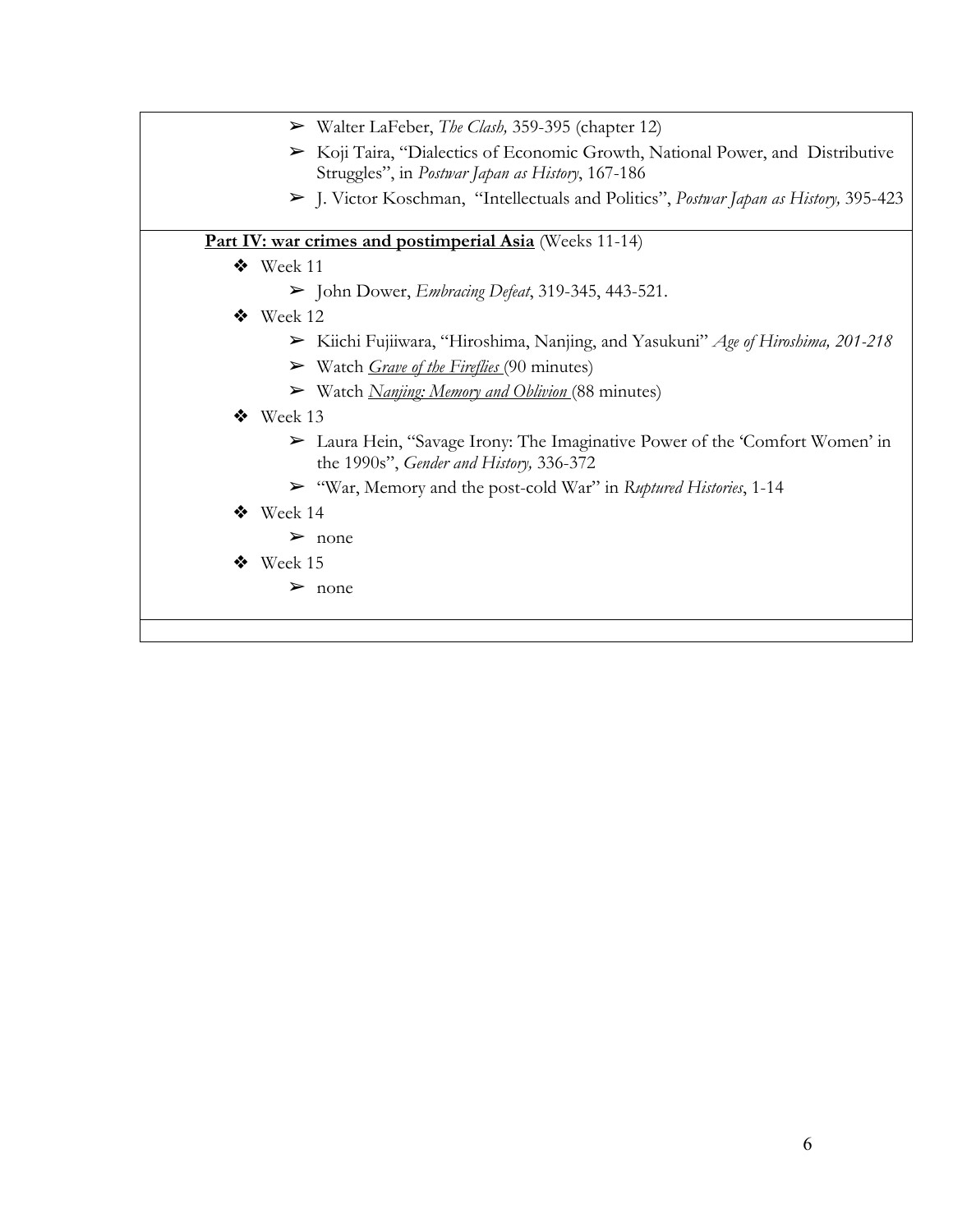### **Class Schedule**

# PART 1: INTRODUCTION (Sept 9, 14, 16) Week 1 *introduction*  Sign up for small group work (see pp. 2-3 for descriptions) ➢ **group projects:** sign up for a group (2-3 people per group) ➢ **ASIJ collaboration:** sign up for a group (3-4 people per group). Week 2 *militarism, imperialism & defeat; note-taking & using notes*  discussion section: self introductions; note taking **Thursday 9/16 @ 7:45 pm: ASIJ virtual meeting #1** (ASIJ students lead discussion on *Wings of Defeat*) PART 2: THE BOMB & THE ATOMIC ERA (Sept 21, 23, 28, 30, Oct 5, 7, 12, 14) Week 3 *the a-bomb and the end of the war in Asia; research topics & search techniques library trip*  discussion section: explore research paper topics Week 4 *Atomic bomb culture in Japan 20-minute read primary & secondary sources*  discussion section: library visit **20 minute read due Sept 30**  Week 5 *Decision to drop the bomb Primary sources in context: Godzilla as a-bomb story; Atomic café vs. Hellfire*  discussion section: work on presentations **Paper topic conferences with Prof Young**  Week 6 *Group presentations 1*  discussion section: topics and bibliography **topic and bibliography due October 15**

PART 3: COLD WAR AND BEYOND (Oct 19, 21, 26, 28, Nov 2, 4, 9, 11)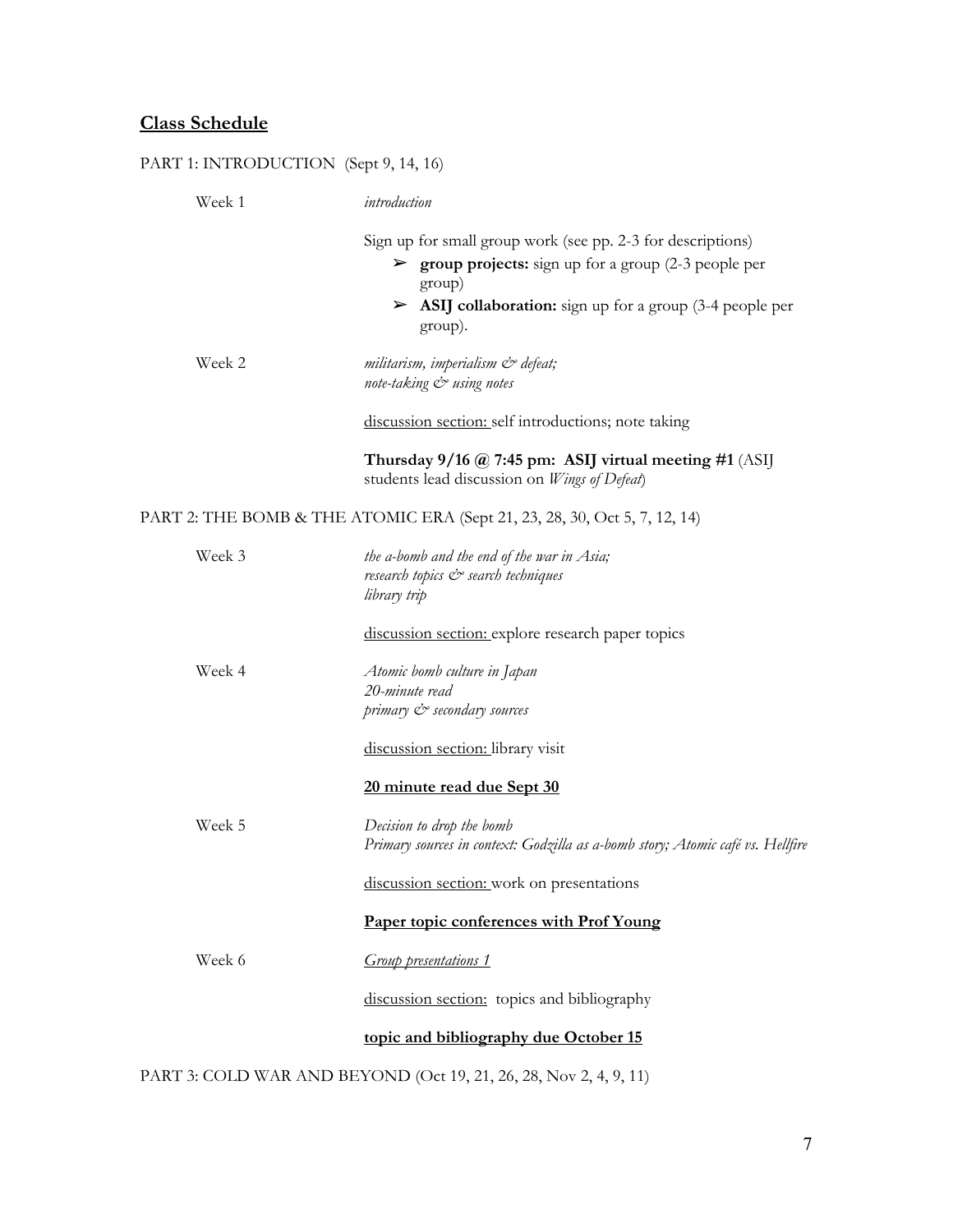| Week 7  | The US Occupation and transition from war to peace<br>reading for arguments<br>working with secondary and primary source evidence<br>organizing your paper |
|---------|------------------------------------------------------------------------------------------------------------------------------------------------------------|
|         | discussion section: reading for argument                                                                                                                   |
| Week 8  | postwar politics and high growth<br>developing arguments & working with outlines                                                                           |
|         | discussion section: working with outlines                                                                                                                  |
|         | Monday $10/25$ @ 7:45 pm ASIJ virtual meeting #2<br>(UW students lead discussion on Gojira & a bomb culture in the<br>US)                                  |
| Week 9  | Nixon shocks, oil shocks, & "Asia's new giant"<br>Neo-liberalism & neo-nationalism                                                                         |
|         | discussion section: work on presentations                                                                                                                  |
|         | Thesis paragraph and outline due Nov 4--NO<br><b>EXTENSIONS</b>                                                                                            |
| Week 10 | Group presentations 2                                                                                                                                      |
|         | discussion section: peer review of outlines                                                                                                                |
|         | Peer review of outlines due Nov 8                                                                                                                          |
|         | PART 4: WAR CRIMES & POST-IMPERIAL ASIA (Nov 16, 18, 23, 30, Dec 2, 7, 9, 14)                                                                              |
| Week 11 | international law and war crimes trials<br>Style: paragraphs, sentences, word choice                                                                       |
|         | discussion section: DQ, leading discussion                                                                                                                 |
|         | Tuesday 11/16 $\omega$ 6:45 pm: ASIJ virtual meeting #3<br>(ASIJ students lead discussion on Okinawa)                                                      |
| Week 12 | Nanjing Massacre in real time;<br>footnotes and bibliography                                                                                               |
|         | discussion section: war crimes discussion                                                                                                                  |
| Week 13 | public memory and war responsibility debates<br>reverse outlines                                                                                           |
|         | discussion section: work on presentations                                                                                                                  |
|         | first draft due Dec 2--NO EXTENSIONS                                                                                                                       |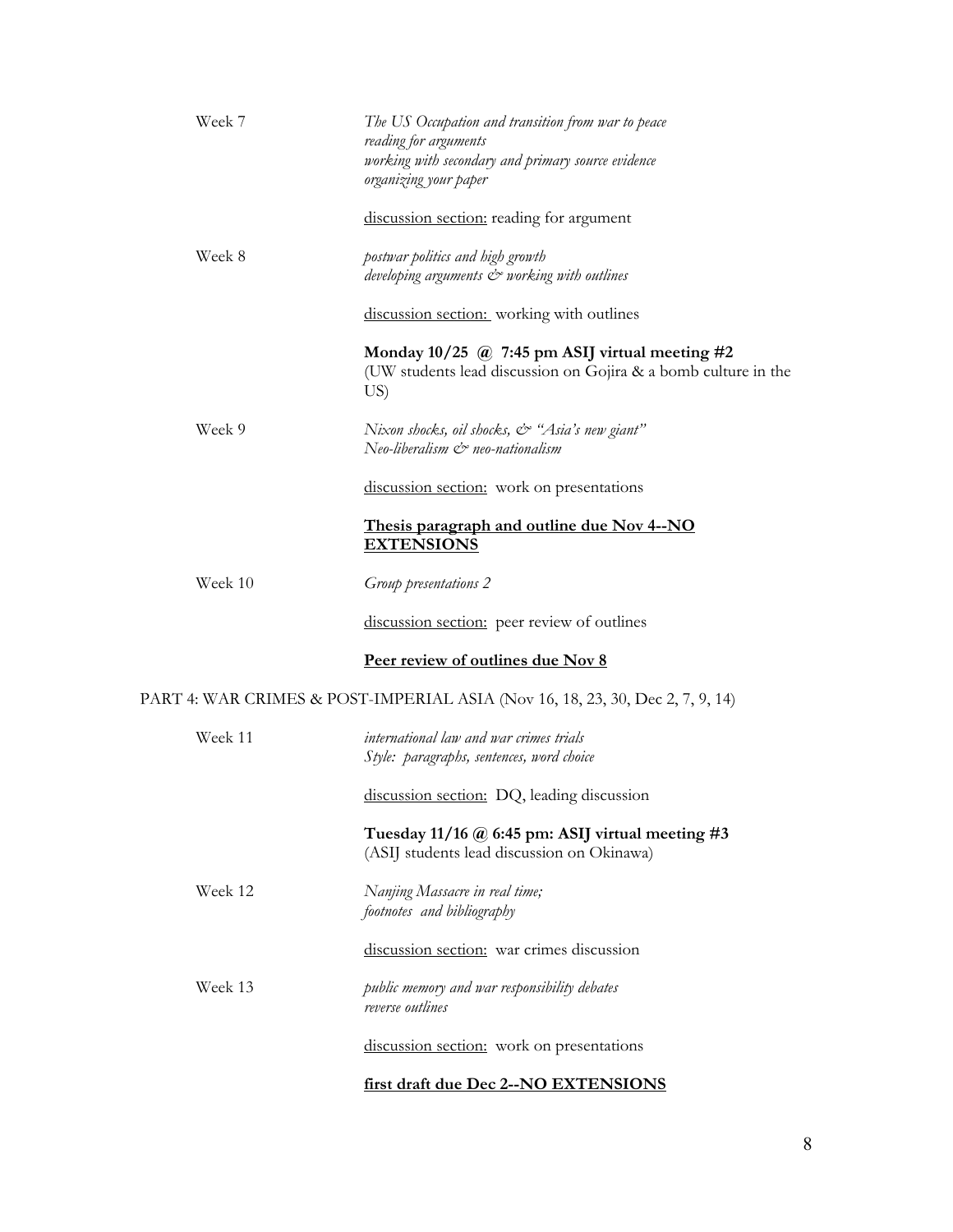| Week 14 | Group presentations $#3$                                     |
|---------|--------------------------------------------------------------|
|         | discussion section: peer review first draft                  |
|         | peer review of first drafts due Dec 6                        |
| Week 15 | Wrap Up: Zhijun Ren lecture on Sino-Japanese Relations Today |
|         | discussion section: work on reverse outlines                 |
|         | reverse outline due Dec 14                                   |
|         | <u>final paper due Dec 21</u>                                |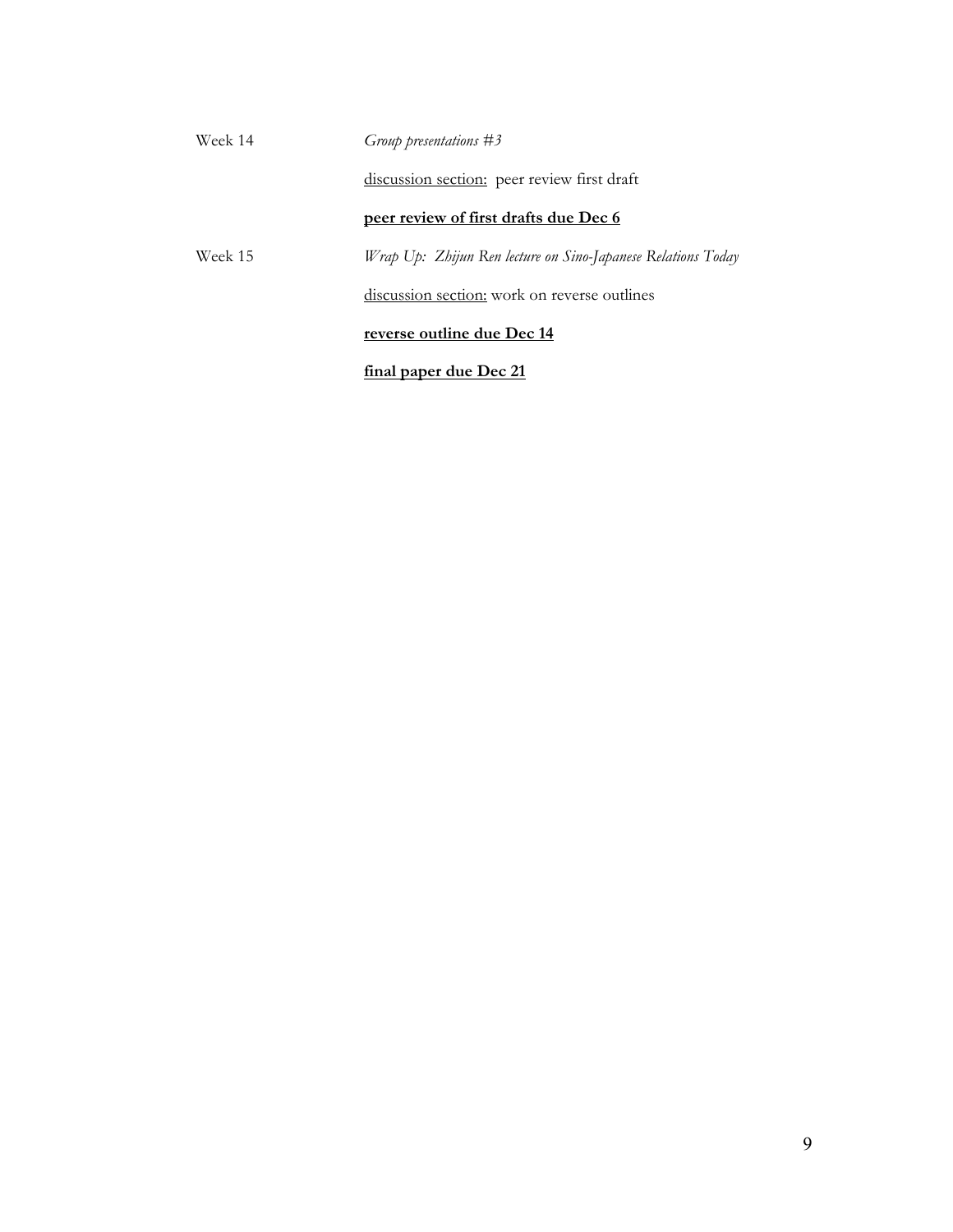# **Assignments, Discussion Groups & Collaboration Schedule**

# **Starting in Week 2, discussion posts & group work are due by Monday at noon each week**

Week 1

self introduction \*due Friday

➔ **discussion post:** provide a brief self introduction: where you grew up, your academic major or specialization; and 1 fun thing.

Begin reading Week 2 content and completing Week 2 activities

# Week 2

note-taking: "big ideas, big questions"

- ➔ **reading:** Do all the assigned readings and watch the film. Practice taking notes on the main ideas
- ➔ **group work:** Work with your group to identify three big ideas in your group reading, and write one paragraph explaining each idea. Group 1 focuses on Dower; group 2 focuses on Kato; group 3 focuses on Wings of Defeat.

collaborate with Japanese high school students

➔ first **virtual meeting with ASIJ 9/16 @ 7:45 pm**: ASIJ students will lead discussion on *Wings of Defeat*

# Week 3

research questions; brainstorming topics & biblio strategies

- ➔ **reading:** Do all the assigned readings, and take note of topics that interest you
- ➔ **discussion post (Individual):** Brainstorm paper topics with your group. Come up with 2-3 topics and research questions. List your topics in your individual post.
- ➔ **group work:** Work with your group to identify three topics covered in your group reading. What research questions are the historians asking of their topic? Write a post on these topics and their research questions. Group 1 focus on Dower; group 2 focus on Boyer; group 3 focus on Berstein

# Week 4

20 minute read of 2 secondary sources

➔ **assignment:** Explore your research paper topic by critically evaluating potential secondary sources. Pick a topic and two secondary sources related to this topic. Use the "20 minute read" strategy to critically evaluate your sources. In addition, examine your source to identify the following: (a) from the book title--topic, thesis, and time frame; (b) from the table of contents five keywords or key themes of the book; and (c) from footnotes and/or bibliography—three additional books for further research. (d) With this information, write up your findings about your source. Upload to assignment tab by Sept 30.

Primary sources in context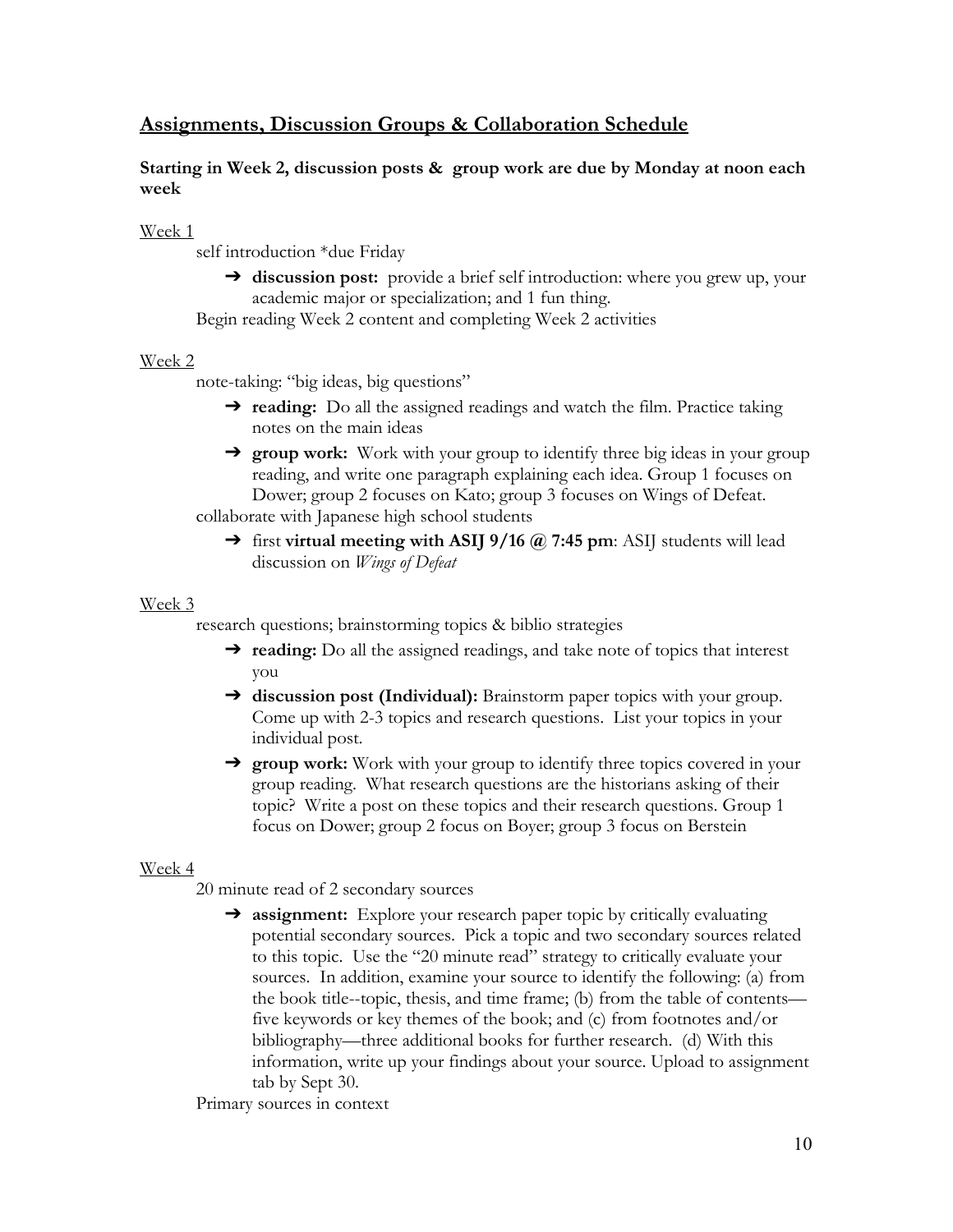- → **reading:** Finish all the assigned readings for this section of the course, which you will need for Week 5 & 6.
- ➔ **group work:** Think about the context for primary sources of "a bomb culture": who, what, why, when, how? Groups 1-2 prepare to talk about context for Barefoot Gen; Group 3 prepare to talk about context for Hiroshima.

### Week 5

research paper topic

➔ **assignment:** sign up for appointment & meet with Professor Young to discuss your paper topic

work with team members on group presentations

#### Week 6

group presentations

**→** assignment: upload presentation and reflection by Oct 15 topic description and bibliography

→ **assignment:** upload topic description and bibliography by Oct 15

#### Week 7

reading for argument

- ➔ **reading:** Do all the assigned readings in Schaller, pp 3-112. As you read, think about the take home point Schaller is making. What is he saying about the US-Japan relationship? About how American policy shaped Japanese government choices? Take the chapter titles as a starting point and explain what the text of the chapter has to say about the theme of the chapter. Some of the chapter titles express an argument more directly than others. Think about each of the arguments expressed in the chapter titles.
- → **group work:** Write a post on the argument for two chapters. Group 1 focuses on chapters 1-2; Group 2 on chapters 3-4; Group 3 on chapters 5-6.

#### Week 8

brainstorming thesis paragraphs and outlines

- **→ reading:** One way to learn how to build arguments is to follow the example of master practitioners. Pay attention when you read a piece of historical writing that you think is especially clear and cogent. Try taking notes in the form of an outline. For this week, as you read, think about the bones of the outline structure. This is reading for argument at a more granular level.
- ➔ **reading:** Do all the assigned readings.
- ➔ **group work:** Try to outline a section of the Cumings essay. Group 1= pp. 35-37; Group 2=pp. 38-41 (end of section); Group 3=pp. 41 (beginning of section)-43.
- ➔ **discussion post:** discuss your arguments for your paper and how you might outline. Post what you came up with.

collaborate with Japanese high school students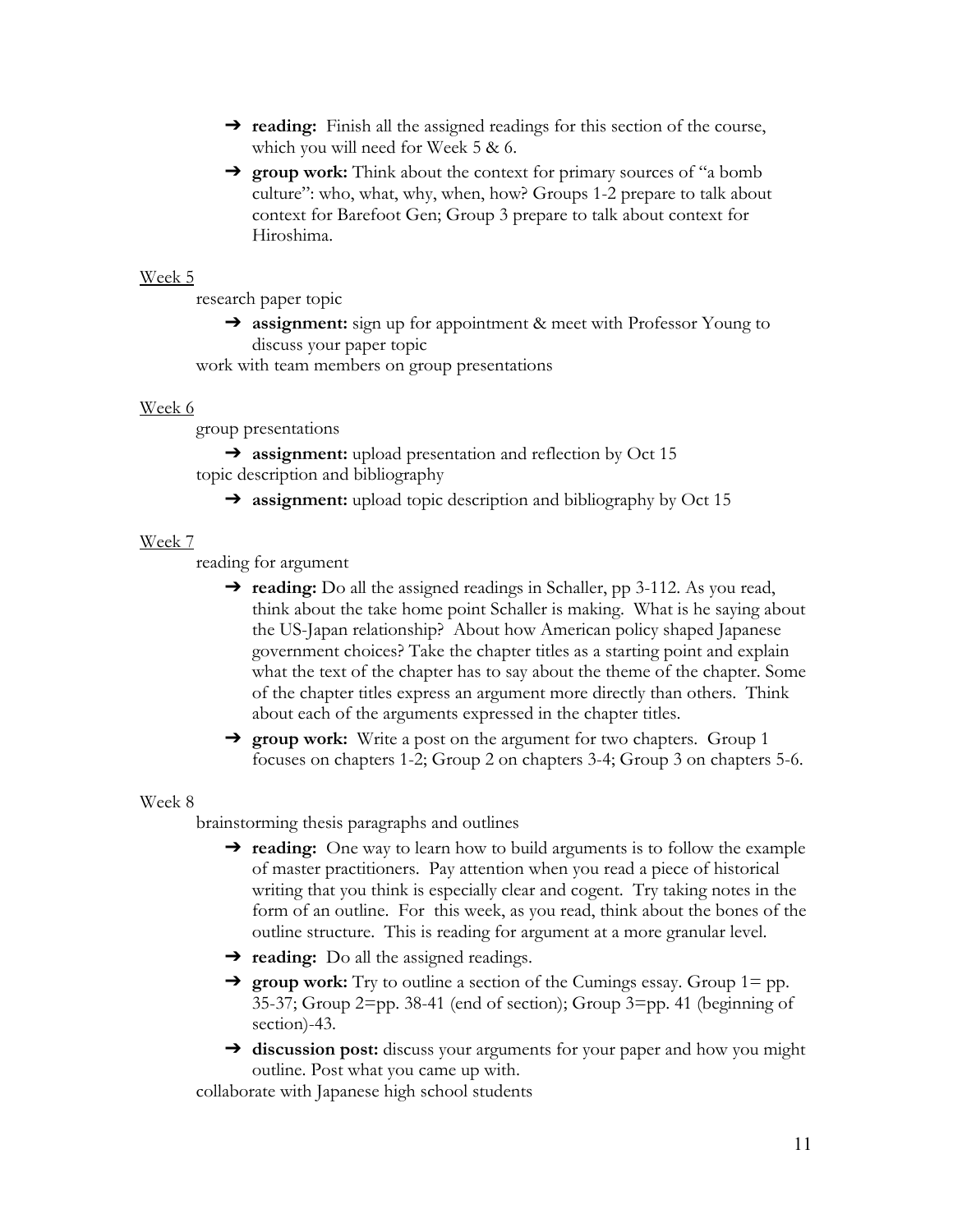➔ second **virtual meeting with ASIJ 10/25 @ 7:45 pm**: UW students will lead discussion on Gojira & atomic bomb culture in Japan & US

### Week 9

work with team members on group presentations

thesis paragraph and outline

➔ **assignment:** upload your thesis paragraph and outline by Nov 5

#### Week 10

group presentations

**→ assignment:** upload presentation and reflection by Nov 12

peer review

➔ **assignment:** share a hard copy of your comments on thesis paragraph and outline with your partner during discussion section and upload to canvas by Nov 12

### Week 11

prep discussion questions on emperor war responsibility

- ➔ **reading:** Read assigned chapters from John Dower, Embracing Defeat. What is Dower's argument about the emperor in pp. 319-345? Why does the Emperor's leadership matter for the larger question of war crimes and war guilts that Dower covers in pp. 443-521?
- ➔ **group work:** Work together to come up with discussion questions. Look at the handout on fostering discussion, and make a plan to tag team your group members as you jointly lead discussion. In your post, list three discussion questions. Elaborate on your discussion question -- where you hope this question will lead? Why is it important? How can you use some examples from the Dower reading to provide additional context for your classmates?

collaborate with Japanese high school students

➔ third **virtual meeting with ASIJ 11/16 @ 6:45 pm**: UW students will lead discussion on war crimes and war responsibility

#### Week 12

war memory & responsibility

- ➔ **reading:** Everyone watches the two films and completes the Fujiwara reading. As you read and watch, think about the relationship between all three texts. What do they say about issues of war memory and war responsibility in Japan?
- ➔ **group work:** 
	- ◆ Group 1: Consider *Grave of the Fireflies* as a primary source in context- the production and reception of this animated film: who, what, why, when and how? Think about how this film tells the story of World War Two. What is included? What is left out? Write a post about the narratives of the war embedded in this film.